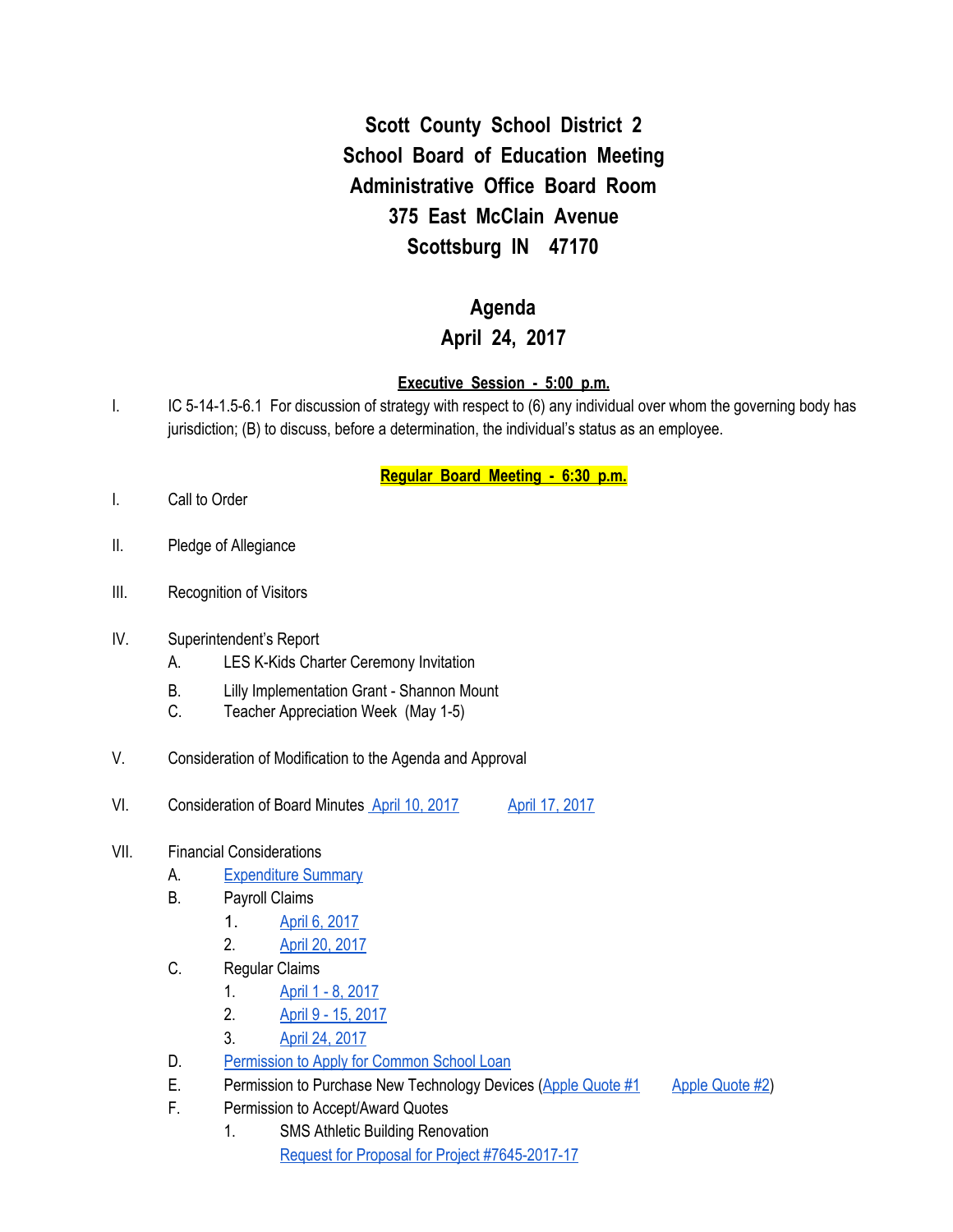- a. Cottongim [Enterprises,](https://drive.google.com/file/d/0BxXvxnGh3EX1LUdtMENid1RnanFSS1hDUzVPVGx0R3pCZ2JF/view) Inc.
- b. BB Design Build (Terry [Lancer\)](https://drive.google.com/file/d/0BxXvxnGh3EX1eTlmQTVPLXRfdGNsa1Z0R2VxeFhQTUNPdzdN/view)
- c. Latco No Quote
- d. LKS Rose No Quote
- 2. SMS Office Carpet

Request For Proposal for Project [#7645-2017-5](https://drive.google.com/file/d/0BxXvxnGh3EX1SUl5VWppRmoycm5aSVh2SjlaQW5pd1pqenhV/view)

- a. Rick & [Jeff's](https://drive.google.com/file/d/0BxXvxnGh3EX1eXlPSW9TOFRtR2ZPRVpLYmt6LWljSURkTXQw/view)
- b. Ace [Carpet](https://drive.google.com/file/d/0BxXvxnGh3EX1NFVXbDJNYXo0ODZ2cm5jZEpsYnFIb0gtSFlR/view)
- c. Carpet One No Quote
- 3. Special Education Office Carpet

Request For Proposal for Project [#7645-2017-10](https://drive.google.com/file/d/0BxXvxnGh3EX1VFZIOUh6TU45c0xSYmE0REthZ0RHTEQwU3JN/view)

- a. Rick & [Jeff's](https://drive.google.com/file/d/0BxXvxnGh3EX1clU5OUFTbEdsZy1jWTFPckdvSmk1dkI3MjlZ/view)
- b. Ace [Carpet](https://drive.google.com/file/d/0BxXvxnGh3EX1cGItYlhoeEFiRm9mQ0ZlaFlrdFNmUXkzdGNJ/view)
- c. Carpet One No Quote
- 4. SMS Office Painting

Request For Proposal for Project [#7645-2017-6](https://drive.google.com/file/d/0BxXvxnGh3EX1SUl5VWppRmoycm5aSVh2SjlaQW5pd1pqenhV/view)

- a. [Carter](https://drive.google.com/file/d/0BxXvxnGh3EX1elFUdjFNX01JWk4weFpPOTUzaHBPcGc5ak9r/view) & Mac's
- b. Hicks [Painting](https://drive.google.com/file/d/0BxXvxnGh3EX1TEhrZFFjU01IS2t2VVpueWdzS2ZwQm5aNTE0/view)
- c. [Melvin](https://drive.google.com/file/d/0BxXvxnGh3EX1YWVzNy1KZzhWVlVSRk5wWDV2QnZVWTctVnV3/view) Smith
- 5. Special Education Office HVAC Request For Proposal for Project [#7645-2017-2](https://drive.google.com/file/d/0BxXvxnGh3EX1VmdVQ0t0Z1JLOFZMQkd6NzdwTl9uYU1ZcHVF/view)
	- a. Miller's [Heating](https://drive.google.com/file/d/0BxXvxnGh3EX1Qjc2VTNSbEhYd0RBOGdSU3pBdXR0aUVvMGQ4/view) & Cooling
	- b. [Dunlap,](https://drive.google.com/file/d/0BxXvxnGh3EX1QldCN0JaWWdadWN1U3FRMTA1Skh5NGZWWE9j/view) Inc.
	- c. Steinhart Heating & Air No Quote
- 6. Concrete Prep Work for SMS Football Field/Athletic Complex Request for Proposal for Project [#7645-2017-15](https://drive.google.com/file/d/0BxXvxnGh3EX1Q01xSEtiSnF1MGNkSzAtUTI4dGlzaUxKRk1Z/view)
	- a. Cottongim [Enterprises,](https://drive.google.com/file/d/0BxXvxnGh3EX1Unpqb1AtRGhTdzI2Skg1X0FVSC1iR0NpQWNZ/view) Inc.
	- b. ET Masonry
	- c Latco No Quote
	- d. LKS Rose No Quote

7. Athletic Fencing by Softball Field

Request for Proposal for Project [#7645-2017-21](https://drive.google.com/file/d/0BxXvxnGh3EX1RVM1WkdPRW8wNkRaeGRKXy15NTdUUTROV1Bj/view)

- a. Silver Creek [Fencing](https://drive.google.com/file/d/0BxXvxnGh3EX1UkdJTVg2bkVpZHcwenFvellXNTQ4YmxRMmN3/view)
- b. C [Jameson](https://drive.google.com/file/d/0BxXvxnGh3EX1VmMwMUFWZVJleWJRZ21LaDBPWlB4OWpyMTFF/view) Fencing
- c. ABC Fencing- No Quote
- d. Caine's Fencing- No Quote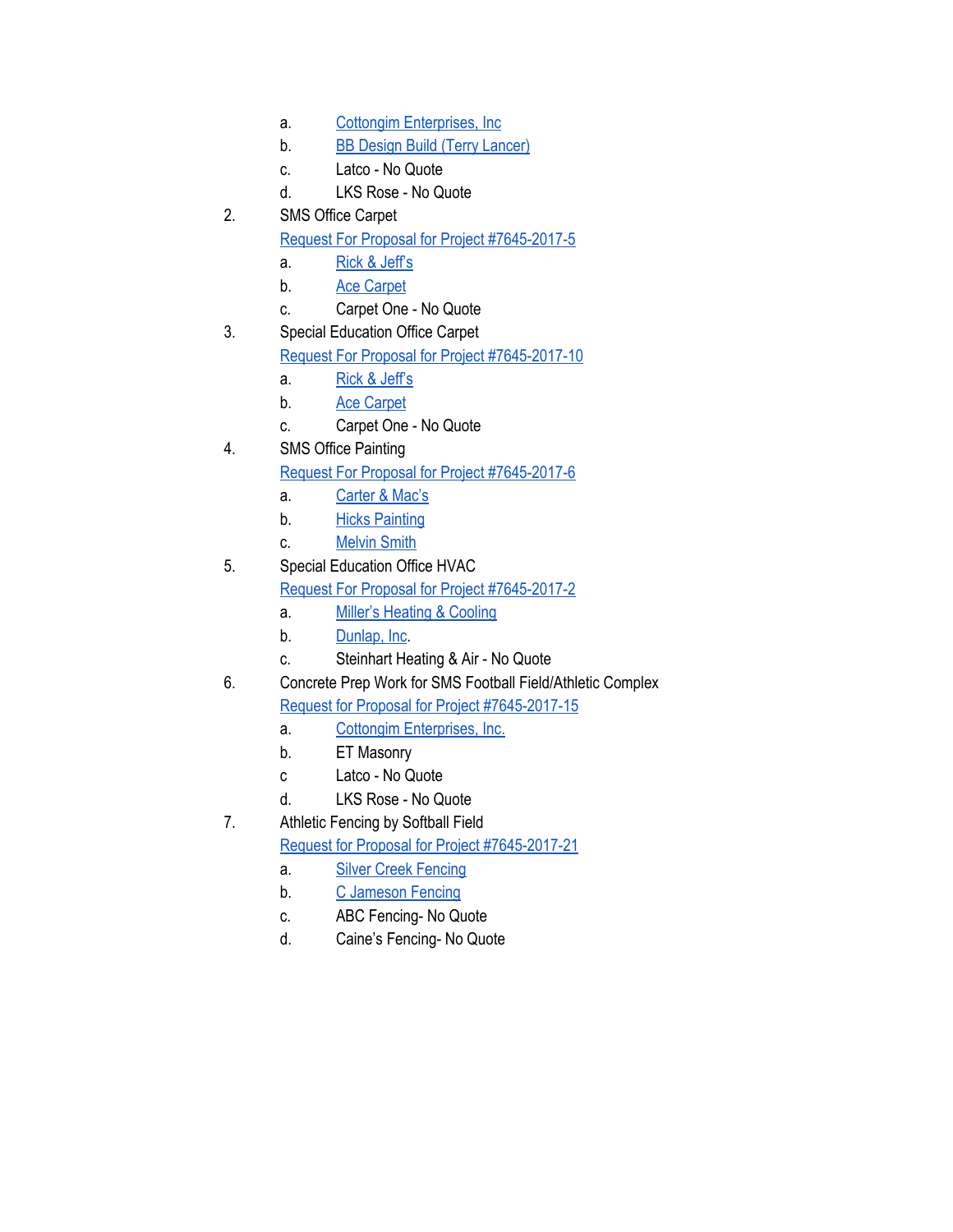- VIII. Operations
	- A. Personnel Recommendations
		- 1. Resignation(s)
			- a. Tony Hicks SMS [Explorer](https://drive.google.com/file/d/0BxXvxnGh3EX1LWt4MWo3a3dDX3NCdzJyNk9mTEJVRlUxeHdn/view) Team Leader
			- b. Joyce Lamaster JES 5.5 [Custodian](https://drive.google.com/file/d/0BxXvxnGh3EX1bDRSTU9BQTRMTFZvMGdmemxzOS1tZkp0ek9n/view)
			- c. Kristen [Richardson](https://drive.google.com/file/d/0BxXvxnGh3EX1NjZUWVdvZkFhWThHQUQzNHJWZ05vMjZEXzJj/view) SHS Girls' Soccer Coach
		- 2. ECA Recommendation(s)
			- a. Landon [Hazelwood](https://drive.google.com/file/d/0BxXvxnGh3EX1YzhJLWdEZ2drSWU3dWM2VVNiRGFOa3ZvQ2dN/view) SMS Assistant Baseball Coach
			- b. [Elementary](https://drive.google.com/file/d/0BxXvxnGh3EX1aXhHWkpfY1lNbUw4LXRDZmRPZmcwd0JwX25j/view) Cross Country & Track Coaches
			- c. Scott Pool SHS [Summer](https://drive.google.com/file/d/0BxXvxnGh3EX1WTdiRGtaV2c4ZzhWM2xXaUxTejRiNGp2NWpZ/view) Softball Stipend
			- d. Brandon [Tormoehlen](https://drive.google.com/file/d/0BxXvxnGh3EX1alRCZ0I4dDdKTVVhdlVTanN2eTktTWMtV2pj/view) SHS Summer Baseball Stipend
			- e. Lesa Nay Destination [Imagination](https://drive.google.com/file/d/0BxXvxnGh3EX1M2gtLVhoY3BpSGJuU2pDcVRnNFhkSWI2OVVj/view)
			- f. Shawn [Brandenburg](https://drive.google.com/file/d/0BxXvxnGh3EX1VjI1RTRfamxXOERJeEd2Z1hOSlpjcTA2MXpn/view) Volunteer Track Assistant
		- 3. Transfer(s)
			- a. Allen Barnett from SHS Special Ed Teacher to SMS Physical [Education](https://drive.google.com/file/d/0BxXvxnGh3EX1alc3LXZldjlLQlJGLVNMazBySDdlai1reHZZ/view) Teacher
		- 4. Field Trip Request(s)
			- a. SHS FFA Livestock Judging, Purdue [University,](https://drive.google.com/file/d/0BxXvxnGh3EX1U3lIQVM0Vm80aHM5NlJCdlJ5ZTlvSEtUaFI0/view) Lafayette, IN, May 19-20
			- b. JES 4th Grade Kentucky Derby Museum, [Louisville,](https://drive.google.com/file/d/0BxXvxnGh3EX1djRxbWo0ajZGbXpTSkFweVZmVkVzUlhzei1j/view) KY, May 26, 2017
			- c. SHS [Basketball](https://drive.google.com/file/d/0BxXvxnGh3EX1cUZYWG5tYjlJeU02STRlVHFpbWI4SFlPeVlF/view) Team Trip Rockford, MI, June 27-29
			- d. SMS Archery National [Tournament,](https://drive.google.com/file/d/0BxXvxnGh3EX1YUJKUDVhSE5aUnR3WGJkQmV6eEhjMlI0Q0lR/view) Louisville, KY, May 11
		- 5. Professional Leave Request(s)
			- a. Wendy [McIntosh,](https://drive.google.com/file/d/0BxXvxnGh3EX1MHlvY0VObDNBNGh3dzVJakNaZUtORC1hdnhr/view) Liz [Wimp,](https://drive.google.com/file/d/0BxXvxnGh3EX1eWJ1U2tDOVlzYlNfVF9XdV8xckhZd2oyeTQ0/view) Connie [Renschler,](https://drive.google.com/file/d/0BxXvxnGh3EX1cjZXaVFzUEhKUVE3Z21abGZGd29HOE1XQXZr/view) & Heather [McCoskey,](https://drive.google.com/file/d/0BxXvxnGh3EX1a0V5cDh5bjBubk94SGVVX0Ffa2VVNC1ncFN3/view) Orton-Gillingham Training, Covington, KY, May 1-5
			- b. Ken [McMichael](https://drive.google.com/file/d/0BxXvxnGh3EX1OWRpVE42Rm9PbmZEUTNtczNyQmYwQjRPZmxz/view) & David [Trotter](https://drive.google.com/file/d/0BxXvxnGh3EX1cFBBTV9mM2doYnNiVjAxWUo5YmhFYTVnU0pB/view) FFA Livestock Judging Contest, Lafayette, IN, May 19-20
		- 6. [Permission](https://docs.google.com/document/d/1K-UlCrCwZMFD7NLWm1jS5dPABTGpxevtrwKhRxxWKyQ/edit) to Post
			- a. SMS Explorer Team Leader (Beginning 2017-18 school year)
			- b. LES IRead 3 Remediation Teacher
			- c. SES IRead 3 Remediation Teacher
			- d. VFES IRead 3 Remediation Teacher
			- e. SHS English Department Chair (Beginning 2017-18 school year)
			- f. SHS Fine Arts Department Chair (Beginning 2017-18 school year)
			- g. SHS Guidance Department Chair (Beginning 2017-18 school year)
			- h. SHS Special Education ED Teacher
			- i. SHS Girls' Soccer Coach

### IX. Facilities

- A. [Permission](https://drive.google.com/file/d/0BxXvxnGh3EX1TC1yRnZGZk9XVXdJeWYxSC1mU19tamRLcVJn/view) to Waive Fees for Scott County Fair Queen Contest
- X. Policy
	- A. Elementary Class Lists [Administrative](https://docs.google.com/document/d/1L1AGnv06mzB4EgyBJbJpcxpe1oAsG3rH4w2eTa81zqs/edit?ts=58f653db) Guidelines First Reading
- XI. Other Business
	- A. Tutoring [Request](https://drive.google.com/file/d/0BxXvxnGh3EX1SHYyY2NPaHJEU0c2eDE0SVNwbktJSGVCOVBn/view)